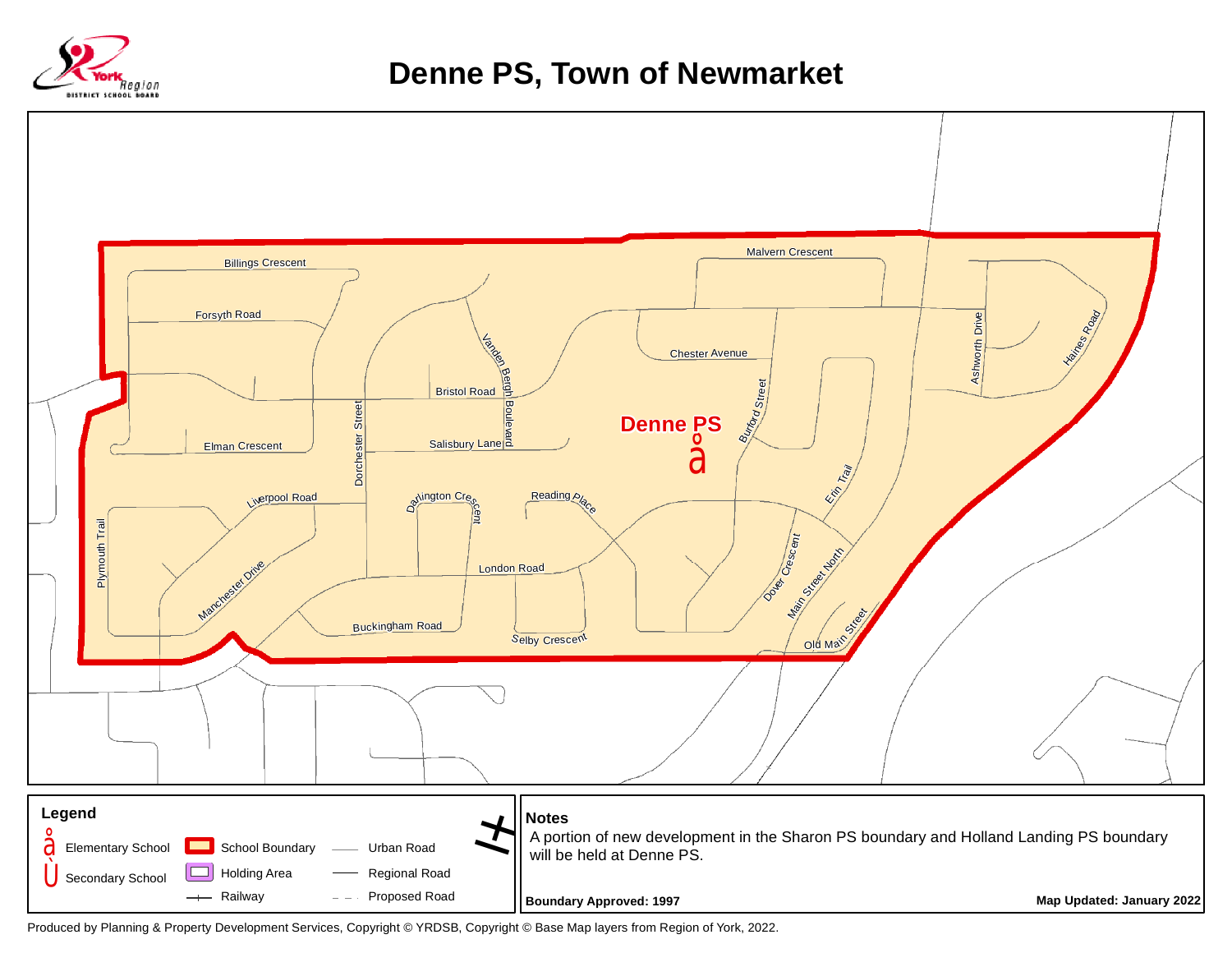

## **Holding Area at Denne PS, Town of Newmarket**



**Map Updated: August 2019**

Produced by Planning & Property Development Services, Copyright © YRDSB, Copyright © Base Map layers from Region of York, 2019

Proposed Road

 $-$ 

- Railway